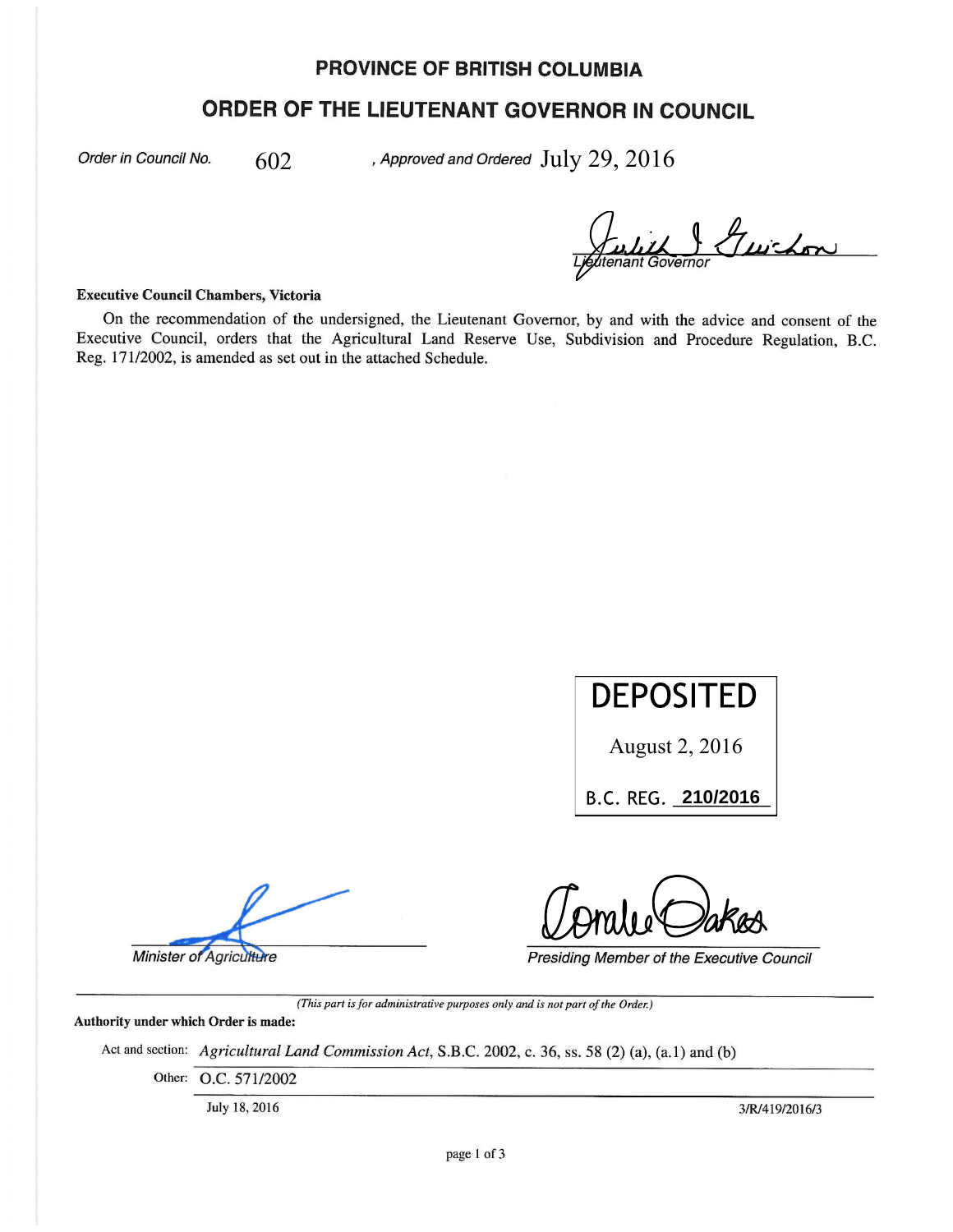### **SCHEDULE**

- J *Section 1 of the Agricultural Land Reserve Use, Subdivision and Procedure Regulation, B.C. Reg. 17112002, is amended* 
	- *(a) in subsection* (1) *by repealing the definition* of"agri-tourism" *and substituting the following:*

**"agri-tourism" means** 

- (a) an activity referred to in subsection (4)
	- (i) that is carried out on land that is classified as a farm under the  $Assessment Act$ ,
	- (ii) to which members of the public are ordinarily invited, with or without a fee, and
	- (iii) in connection with which permanent facilities are not constructed or erected, and
- (b) services that are ancillary to activities referred to in paragraph  $(a)$ ;,

#### *(b) in subsection* (1) *by adding the following definition:*

"gathering for an event" means a gathering of people on a farm for the purpose of attending

- (a) a wedding, unless paragraph (c) (ii) applies,
- (b) a music festival, or
- (c) an event, other than
	- (i) an event held for the purpose of agri-tourism, or
	- (ii) the celebration, by residents of the farm and those persons whom they invite, of a family event for which no fee or other charge is payable in connection with the event by invitees;, *and*

#### *( c) by adding the following subsection:*

- (4) Agri-tourism on a farm means the following:
	- (a) an agricultural heritage exhibit displayed on the farm;
	- (b) a tour of the farm, an educational activity or demonstration in respect of all or part of the farming operations that take place on the farm, and activities ancillary to any of these;
	- (c) cart, sleigh and tractor rides on the land comprising the farm;
	- (d) subject to section 2 (2) (h), activities that promote or market livestock from the farm, whether or not the activity also involves livestock from other farms, including shows, cattle driving and petting zoos;
	- (e) dog trials held at the farm;
	- (f) harvest festivals and other seasonal events held at the farm for the purpose of promoting or marketing farm products produced on the farm;
	- (g) com mazes prepared using com planted on the farm.